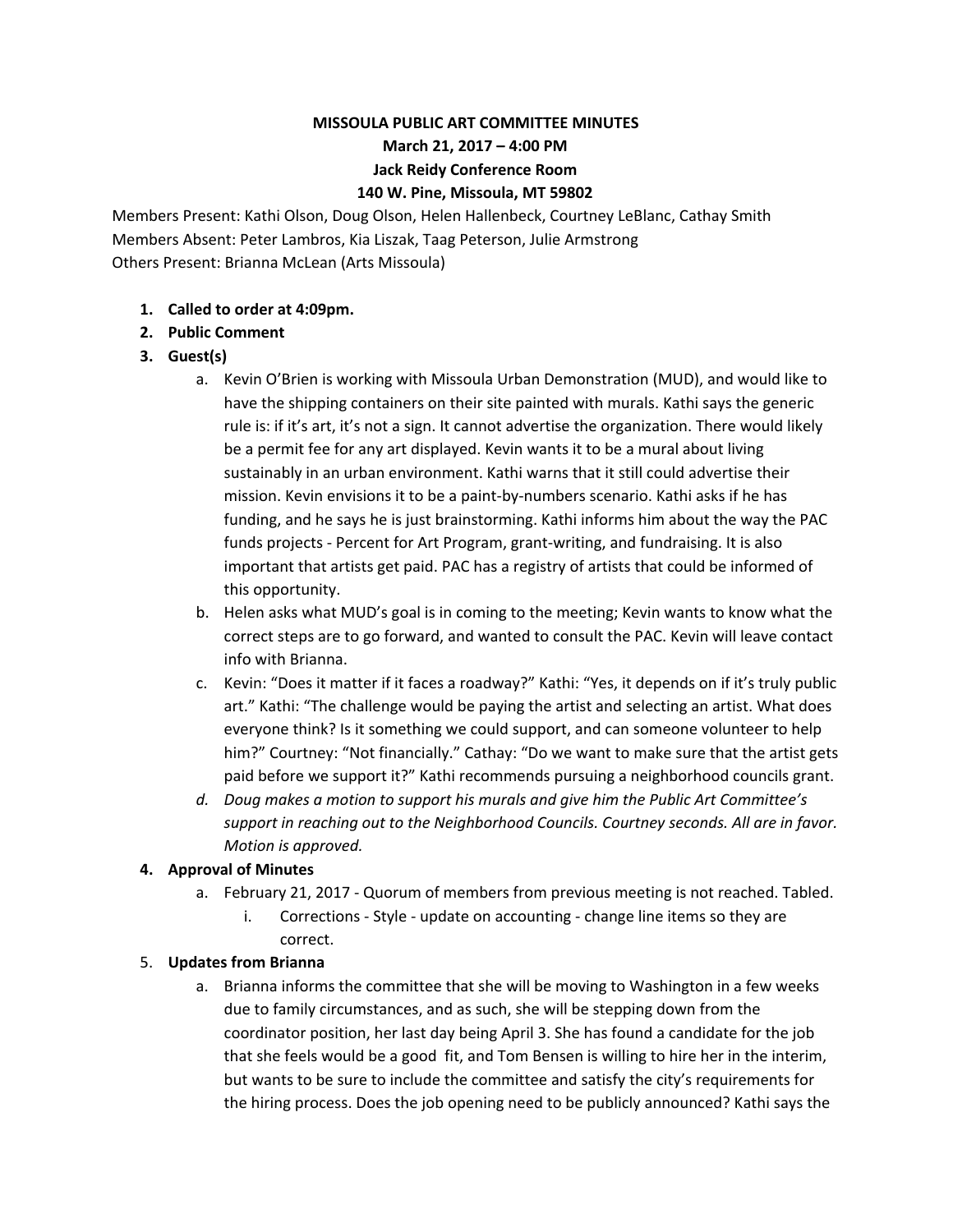PAC need to talk through a city personnel. Doug suggests having a special meeting to talk about rehiring. Brianna would be willing to work remotely or until April 7th at last resort. Helen wants PAC to be aware of Brianna's time and personal boundaries.

- i. Kathi suggests we evaluate what we need and how to allot hours/funds. *Doug makes a motion that if the PAC needs to pay Brianna extra hours to train before she leaves, that it be covered through the public art fund, with a max of 10 hours, prior to her leaving. Courtney seconds. All are in favor, motion is approved.*
- b. Brianna met with Ariel Bleth and the Parking Commission about a potential refugee mosaic mural in the Parking Garage. Ariel is currently working on the details for the mural, and will be working with Soft Landing Missoula, the Parking Commission, and other pertinent community entities to come up with a plan of action. Both Ariel and the Parking Commission would like to work with the committee on this project, including help with funding.
- c. The maker of Otocast, a mobile tour guide app, reached out to Brianna about creating a tour guide of Missoula's public art. He said his prices vary depending on the need and the customer. Kathi says that the Tour Missoula app does just about the same thing.

#### **6. MCAT Documentary Update - Courtney**

a. Brianna, Courtney, Taag, and Kathi met with Scott Ranf of MCAT. He updated the film with credits. Courtney: "We are still at a standstill about how to move forward with the showing. It should highlight us, and we would get whitewashed if shown before another showing." She suggests a showing at one of the baseball park showings put on by North-Missoula Community Development. It would be contextually different than showing before a VonDay, because it would be a part of a more family-centered community event. Courtney will reach out to NMCD about possibilities.

# 7. **Traffic Signal Box Update – Kathi**

- a. The art call for the next TSB round is ready, and everything is just about the same, except the budget for each artist has been raised from \$1000 to \$1500, and the dates have been changed: June 2nd is the deadline, interviews will be in mid-June, final interviews in July, and painting/vinyling in last week of August to coincide with the Roots Fest. Dedication on First Friday of September. Selection committee will meet somewhere between June 5 and 15. 3 boxes so far have been funded, waiting on 2, so only the funded ones will be put up for the art call.
- *b. Helen makes a motion to approve solicitation, number of boxes and locations dependent on funding available, with changes made to the contact info (someone in PAC instead of Brianna), language with regard to suppliers, add nondiscrimination clause and affirmative action policies adopted by city. Doug seconds, all are in favor, motion is approved.*
- c. Doug asks about the TSBs that were taken out, as businesses are wondering what happened. Kathi explains that the old ones are property of Montana Department of Transportation, and that they may want to use the boxes in other communities. They are currently being stored in Missoula, and PAC is working to get them back. Kathi explains that there was no guarantee that they would stay. Doug suggests sending these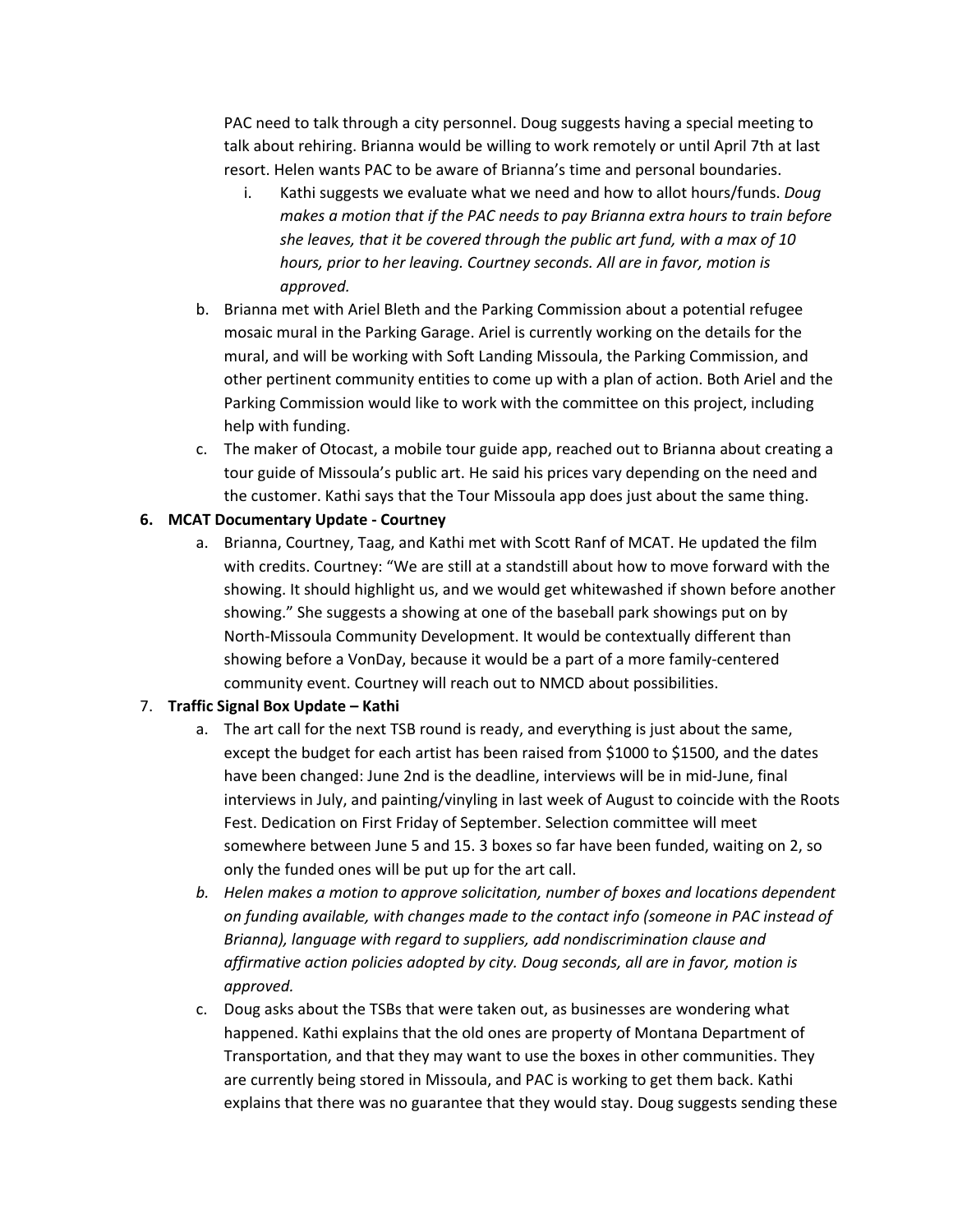minutes to the neighborhoods so they know, to which Kathi responds that they have been told already. Brianna agrees to include clarification about the TSBs in the FAQs of the website, and will also make a blog post about the matter.

# 8. **Theme-Based Art Calls vs. Open Art Calls of Artists' Choice - Doug**

a. Doug would like to put this item on the agenda for the next meeting. He would also like to have discussion about the committee's history and its direction moving forward, as was discussed in the Yearly Planning meeting. He suggests talking about the protocol of handling committee issues and keeping long-term goals in mind. Helen and Courtney agree that sometimes, things get stagnant, do not move forward, and decisions are not made. Doug mentions that artists put in for a theme-based art call and a piece that doesn't fit the theme is chosen. He would like to have a discussion about how the committee views art and the problems and struggles of each art call. He would like to set aside 30 minutes every month to establish protocols. In the future, the 1, 2, and 3 year goals will be printed on the back of the agenda for reminders. An agenda item for Meeting Structures will be put on the agenda for the next meeting. Kathi mentions that the structure of the meetings is loose so that everyone has input, and that sometimes, decisions won't be made.

#### 9. **Nondiscrimination Policy - Cathay**

a. Cathay thinks the PAC should update the nondiscrimination policy of the bylaws to match that of the city's. The committee agrees that it should match Ordinance 3428. *Courtney makes a motion to add Ordinance 3428 to the PAC bylaws, Kathi seconds, all are in favor, motion is approved.*

#### **10. New Park, Parking Space Annual Art Project - Julie**

a. Julie not present.

# **11. Public Art Guide - Kathi**

- a. The Missoulian is wrapping up the Public Art Guide, so if anyone knows someone who wants ads or artists who want to be listed, let Kathi know. Kathi: "If we don't get ad dollars, we don't have guide."
- b. Courtney mentions that she met a Dana Gallery employee who says the PAC could be doing more to promote the art galleries in town. Kathi says that the publication is funded by ads, so anyone who bought an ad would be featured. Courtney invited the Dana Gallery worker to come to a meeting. Brianna will clarify in FAQ about how the art guide works, being funded through the Missoulian with ads. Kathi suggests that members help disseminate information about the committee in addition to inviting them to a meeting.

# **12. Parking Meter Project Update - Kia**

a. Kia not present.

#### **13. Lighting for Perseverance & Passage Update - Brianna**

- a. The materials are in line for application to the grant when it reopens on July 1st. Brianna will touch bases with Carol about the grant and whether or not it will continue to get funding with the national changes to art funding.
- 14. **Announcements, News, or Upcoming Events**